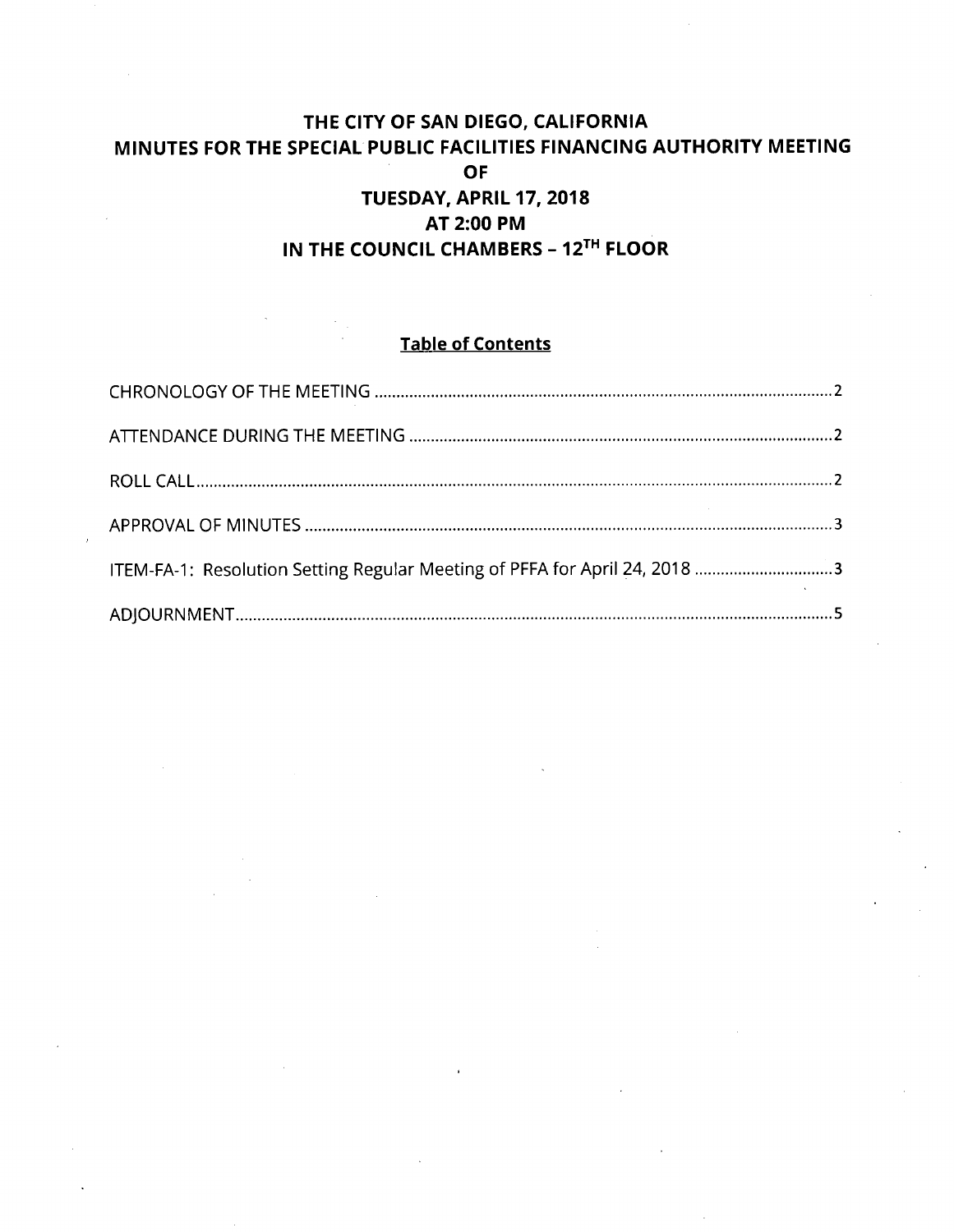**Minutes of the Special Public Facilities Financing Authority of the City of San Diego for the Meeting of Tuesday, April 17, 2018**

### CHRONOLOGY OF THE MEETING

The meeting was called to order by Council President Cole at 2:00 p.m. The meeting was adjourned by Council President Cole at 2:02 p.m.

### ATTENDANCE DURING THE MEETING

#### PRESENT

CD-I Council President Pro Tern Barbara Bry CD-2 Councilmember Lorie Zapf CD-4 Council President Myrtle Cole CD-5 Councilmember Mark Kersey CD-6 Councilmember Chris Cate CD-7 Councilmember Scott Sherman CD-9 Councilmember Georgette Gomez

#### ABSENT

CD-3 Councilmember Chris Ward CD-8 Councilmember David Alvarez

## CITY CLERK

Maland (mrh).

## ROLL CALL

- (1) Council President Pro Tern Bry-present
- (2) Councilmember Zapf-present
- (3) Councilmember Ward-not present
- (4) Council President Cole-present
- (5) Councilmember Kersey-present
- (6) Councilmember Cate-present
- (7) Councilmember Sherman-present
- (8) Councilmember Alvarez-not present
- (9) Councilmember Gómez-present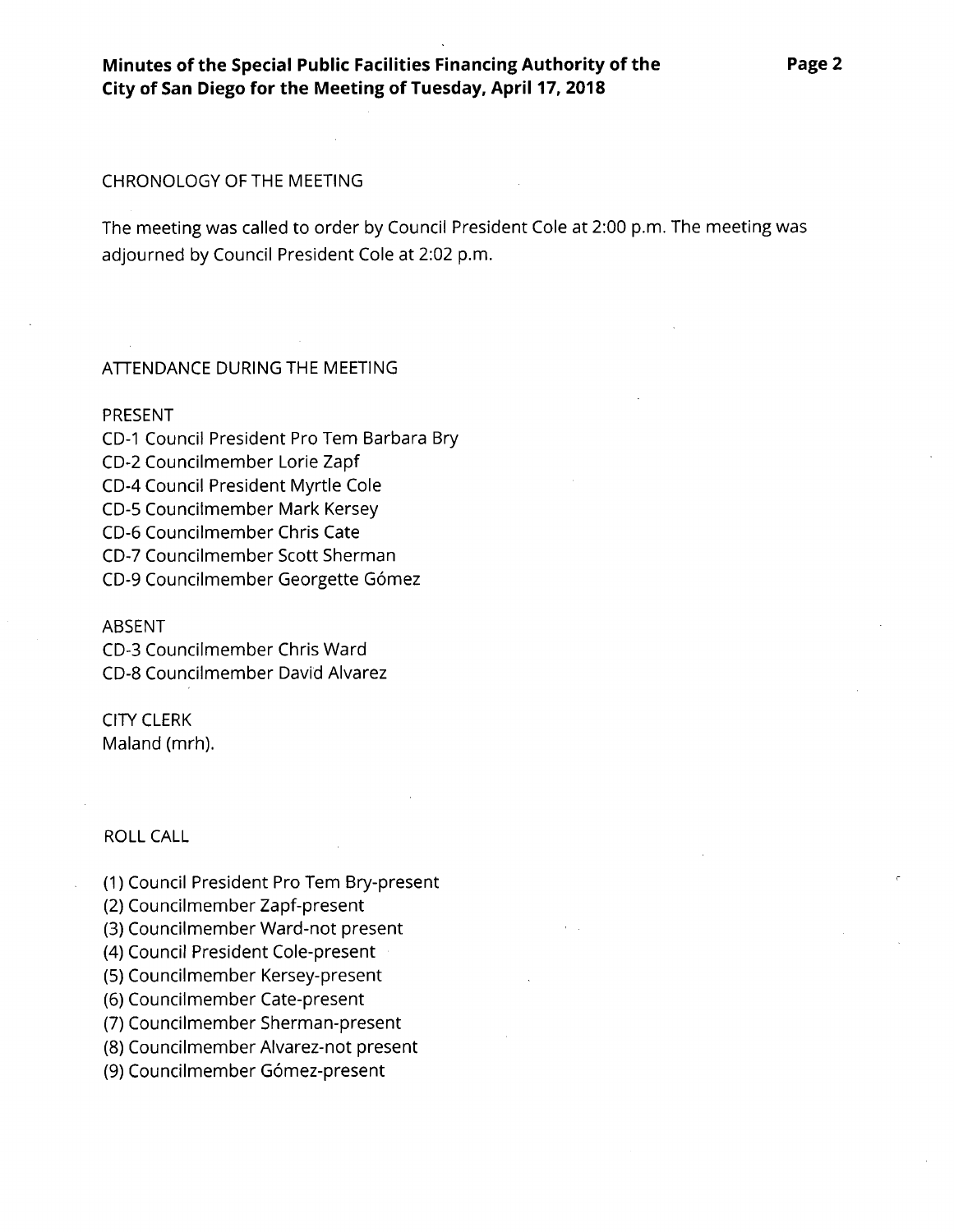APPROVAL OF MINUTES

The Minutes of the following meeting were approved by Unanimous Consent.

APPROVED

February 13, 2018

COUNCIL ACTION: Start Time: 2:01 PM

ITEM-FA-1: Resolution Setting Regular Meeting of PFFA for April 24, 2018.

Total Estimated Cost of Proposed Action and Funding Source: N/A

Proposed Actions:

Adopt the following resolution:

(FA-2018-4) ADOPTED AS RESOLUTION FA-2018-4

This resolution will set a regular meeting of the Public Facilities Financing Authority of the City of San Diego for April 24, 2018.

**This item is not subject to the Mayor's veto.**

*Office ofthe City Attorney; Brant Will, (619) 236-6220*

COUNCIL ACTION: Start Time: 2:01 PM

MOTION BY CHRIS CATE TO ADOPT. Second by Mark Kersey.

Passed by the following vote:

Yea: Barbara Bry, Lorie Zapf, Myrtle Cole, Mark Kersey, Chris Cate, Scott Sherman, Georgette Gómez;

Nay: (None);